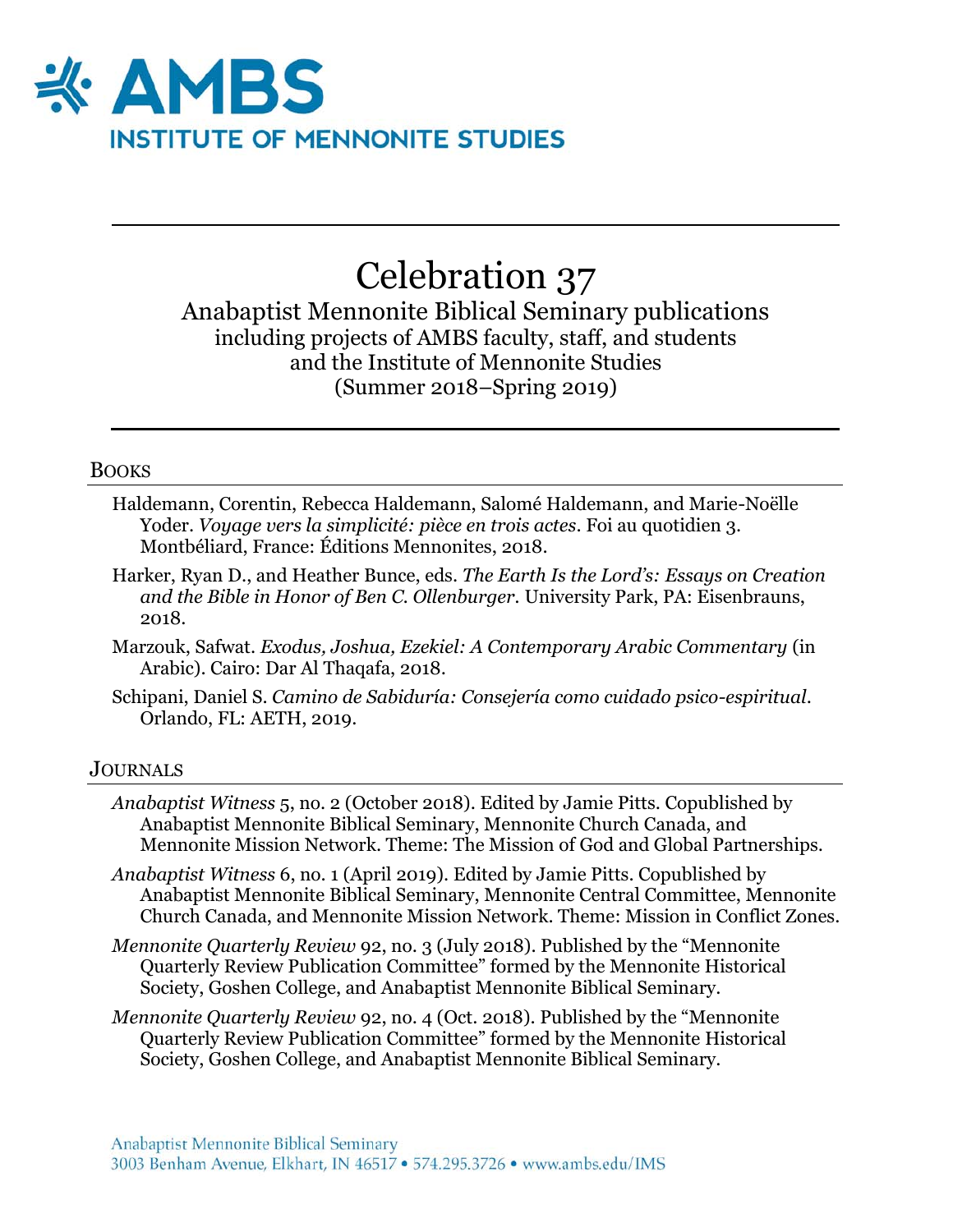

- *Mennonite Quarterly Review* 93, no. 1 (Jan. 2019). Published by the "Mennonite Quarterly Review Publication Committee" formed by the Mennonite Historical Society, Goshen College, and Anabaptist Mennonite Biblical Seminary.
- *Mennonite Quarterly Review* 93, no. 2 (April 2019). Published by the "Mennonite Quarterly Review Publication Committee" formed by the Mennonite Historical Society, Goshen College, and Anabaptist Mennonite Biblical Seminary. Special issue on the life and work of Alan Kreider.
- *Rock! Paper! Scissors! Tools for anarchist + Christian thought and action* 1, no. 2 (October 4, 2018). Edited by Nekeisha Alayna Alexis. Published by Jesus Radicals. Theme: Liberation for Every Body: Toward New Futures with Other Animals. https://www.jesusradicals.com/liberation-for-every-body.html.
- *Vision: A Journal for Church and Theology* 19, no. 2 (Fall 2018). Edited by Jamie Pitts (guest editor). Copublished by Institute of Mennonite Studies (AMBS) and Canadian Mennonite University. Theme: [Gifts](http://press.palni.org/ojs/index.php/vision/issue/view/18-2) of a Global Church.
- *Vision: A Journal for Church and Theology* 20, no. 1 (Spring 2019). Edited by Justin Neufeld (guest editor). Copublished by Institute of Mennonite Studies (AMBS) and Centre for Faith and Life (Canadian Mennonite University). Theme: "Be not afraid."

## ARTICLES AND ESSAYS

- Alexis. Nekeisha Alayna. "Introduction." *Rock! Paper! Scissors! Tools for anarchist + Christian thought and action* 1, no. 2 (October 4, 2018): 72–76. https://www.jesusradicals.com/vol-1-no-2/introduction.
- Alexis, Nekeisha Alayna. "There's Something about the Blood . . ." Tactics of Evasion within Narratives of Violence." In *Animaladies: Gender, Animals, and Madness*, edited by Lori Gruen and Fiona Probyn-Rapsey, 47–64. New York: Bloomsbury, 2018.
- Cramer, David C. "The Gerasene Demoniac: Biblical Horror Story or Jubilee Proclamation?" *Vision: A Journal for Church and Theology* 20, no. 1 (Spring 2019): 72–76.
- De Jong, Margaret. "Facing My Fears: Finding a Spouse through Online Dating." *Vision: A Journal for Church and Theology* 20, no. 1 (Spring 2019): 89–95.
- De Jong, Margaret. "Gifts of the Global Church." *Vision: A Journal for Church and Theology* 19, no. 2 (Fall 2018): 27–32.
- Hunter-Bowman, Janna L. "Constructive Agents Under Duress: Alternatives to the Structural, Political, and Agential Inadequacies of Past Theologies of Nonviolent Peacebuilding Efforts." *Journal of the Society of Christian Ethics* 38, no. 2 (Fall/Winter 2018): 149–68.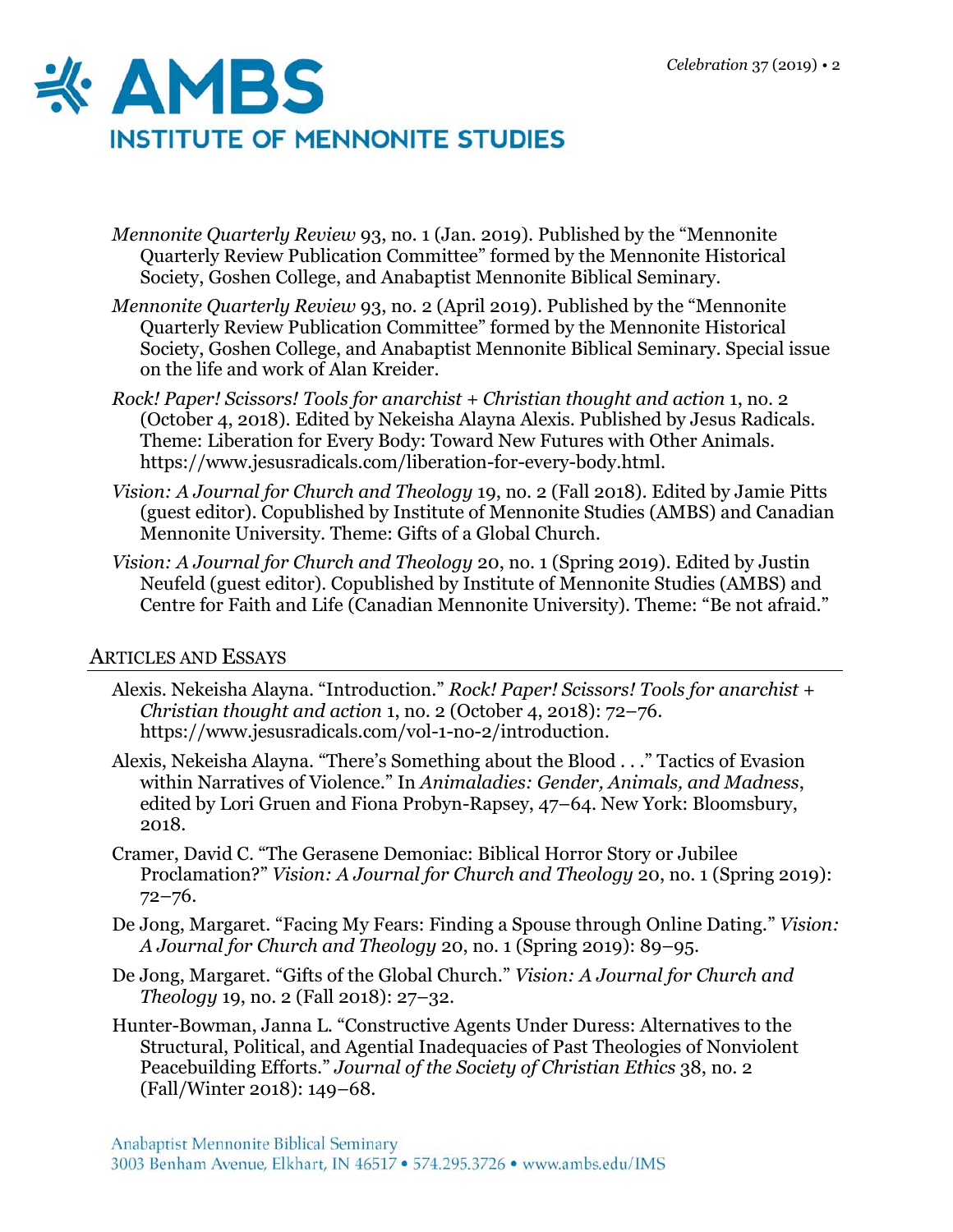

- Isaak-Krauss, Benjamin, ed. "Poor People's Campaign 40 Days of Action: Weekly Theme Bible Studies." Online resource, including two studies authored by Isaak-Krauss; https://www.commonword.ca/ResourceView/23/ 19923.
- Isaak-Krauss, Benjamin. "Nonviolent Canine Disobedience." *Rock! Paper! Scissors! Tools for anarchist + Christian thought and action* 1, no. 2, September 30 2018, https://www.jesusradicals.com/vol-1-no-2/nonviolent-canine-disobedience.
- Isaak-Krauss, Benjamin. "Vorbilder, Ideale und Idealisierung." *Mennonitisches Jahrbuch 2019*.
- Isaak-Krauss, Benjamin, and Rianna Isaak-Krauss. "Jeder hat das Recht zu leben." *Die Brücke* 6 (2018): 10–11.
- Isaak-Krauss, Benjamin, and Rianna Isaak-Krauss. "Tous Ont Le Droit De Vivre!" *Christ Seul*, October 2018, 12.
- Jacobs, Rachel Miller. "Some Christian Formation Implications of Alan Kreider's Practical Theology." *Mennonite Quarterly Review* 93, no. 2 (April 2019): 213–24.
- Johns, Loren L. "The Words of the Amen, the Faithful and True Witness, the Beginning of God's Creation (Rev. 3:14)." In *The Earth Is the Lord's: Essays on Creation and the Bible in Honor of Ben C. Ollenburger*, edited by Ryan D. Harker and Heather Bunce, eds., 194–203. University Park, PA: Eisenbrauns, 2018.
- Johnson, Janeen Bertsche. "Consider the Mennonite Colleges and Universities." *The Mennonite* (online exclusive), January 21, 2019, online: https://themennonite.org/ feature/ consider-mennonite-colleges-universities/
- Johnson, Janeen Bertsche. "Remember Me: Faith in the Face of Dementia." *The Mennonite* 21, no. 7, July 2018, 19.
- Koontz, Ted. "Grace to You and Peace: Marks of a Gospel of Peace for Our Time." *Mennonite Quarterly Review* 93, no. 2 (April 2019): 277–83.
- Magnuson, Lauren, Karl Stutzman, Roger Peters, Noah Brubaker. "OneButton: A Link Resolving Application to Guide Users to Optimal Fulfillment Options." *Code4lib Journal* 42 (November 8, 2018), online: https://journal.code4lib.org/articles/13951.
- Marzouk, Safwat. "'The Desolate Land Shall Be Tilled': Devastation and Renewal of the Land in Ezekiel." In *The Earth Is the Lord's: Essays on Creation and the Bible in Honor of Ben C. Ollenburger*, edited by Ryan D. Harker and Heather Bunce, eds., 67–83. University Park, PA: Eisenbrauns, 2018.
- Marzouk, Safwat. "A place of refuge or oppression?" Opinion. *The Mennonite*, 2 July 2018, online: https://themennonite.org/opinion/place-refuge-oppression/.
- Marzouk, Safwat. "What Should Theological Education Do to Help the Church Build Peace." In *Why the Church? A Contemporary Vision for the Role of the Church in*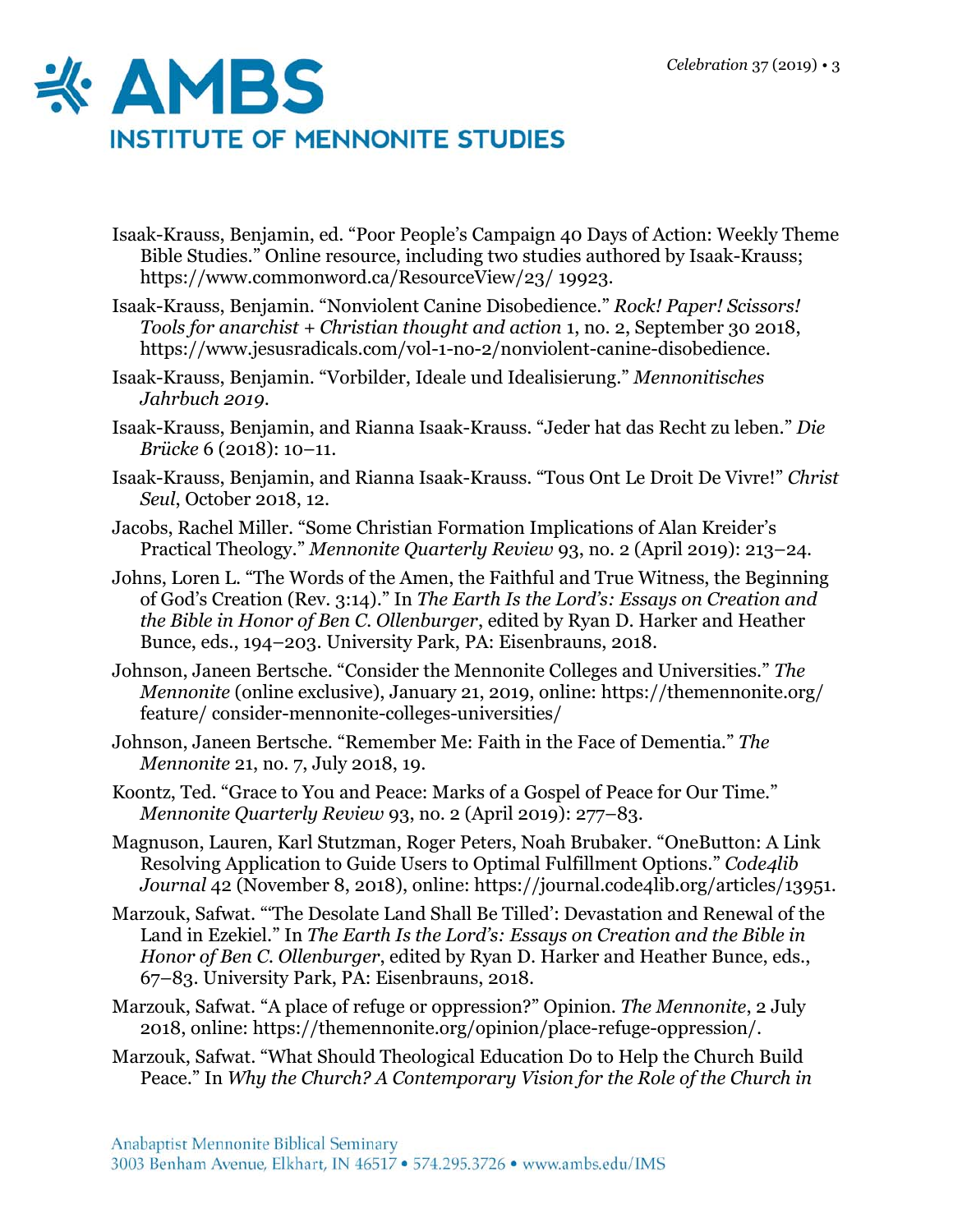

*the Arabic World*, edited by Riad Kasis and Wael Haddad, 151–160. Beirut: Dal Manhal Al Hayat, 2019 [in Arabic].

- Pitts, Jamie. "Christian Ethics, the Bible, and the Powers of Reading." In *Scripture, Tradition, and Reason in Christian Ethics: Normative Dimensions*, edited by Bharat Ranganathan and Derek Woodard-Lehman. New York: Palgrave-Macmillan, 2019.
- Slough, Rebecca. "Singing from the Known into the Unknown: On Becoming a Musically Diverse Mennonite Congregation." *Liturgy: Journal of the Liturgical Conference* 33, no. 4 (October–December 2018): 21–28.
- Swartley, Willard. "Creation in the Gospel of John." In *The Earth Is the Lord's: Essays on Creation and the Bible in Honor of Ben C. Ollenburger*, edited by Ryan D. Harker and Heather Bunce, eds., 118–35. University Park, PA: Eisenbrauns, 2018.
- Swartley, Willard. Foreword to *All Things Reconciled: Essays on Restorative Justice, Religious Violence, and the Interpretation of Scripture*, by Christopher D. Marshall, ix–xii. Eugene, OR: Cascade, 2018.
- Tumanan, Perdian. "Fears, hoax and the politics of identity." Opinion. *Jakarta Post*, October 20, 2018; online: https://www.thejakartapost.com/academia/2018/10/20/ fears-hoax-and-the-politics-of-identity.html.
- Tumanan, Perdian. "The Walls of Our Hearts: A Reflection on Luke 7:36–50." *Vision: A Journal for Church and Theology* 20, no. 1 (Spring 2019): 61–64.

## ENCYCLOPEDIA ARTICLES

- Lapsley, Jacqueline and Safwat Marzouk. "Ezekiel." In *Oxford Bibliographies* (February, 2019); http://www.oxfordbibliographies.com/view/document/obo-9780195393361/obo-9780195393361-0019.xml.
- Pitts, Jamie. "Institute of Mennonite Studies (Elkhart, Indiana, USA)." *Global Anabaptist Mennonite Encyclopedia Online*. January 2019. Online: https://gameo.org/index.php?title=Institute\_of\_Mennonite\_Studies\_(Elkhart,\_Ind iana, USA); translated in German for MennLex V, http://mennlex.de/doku.php?id=loc:institute of mennonite studies.
- Stutzman, Karl. "Anabaptist Mennonite Biblical Seminary (Elkhart, Indiana, USA)." *Global Anabaptist Mennonite Encyclopedia Online*. March 2019. Online: http://gameo.org/index.php?title=Anabaptist\_Mennonite\_Biblical\_Seminary\_(Elk hart, Indiana, USA)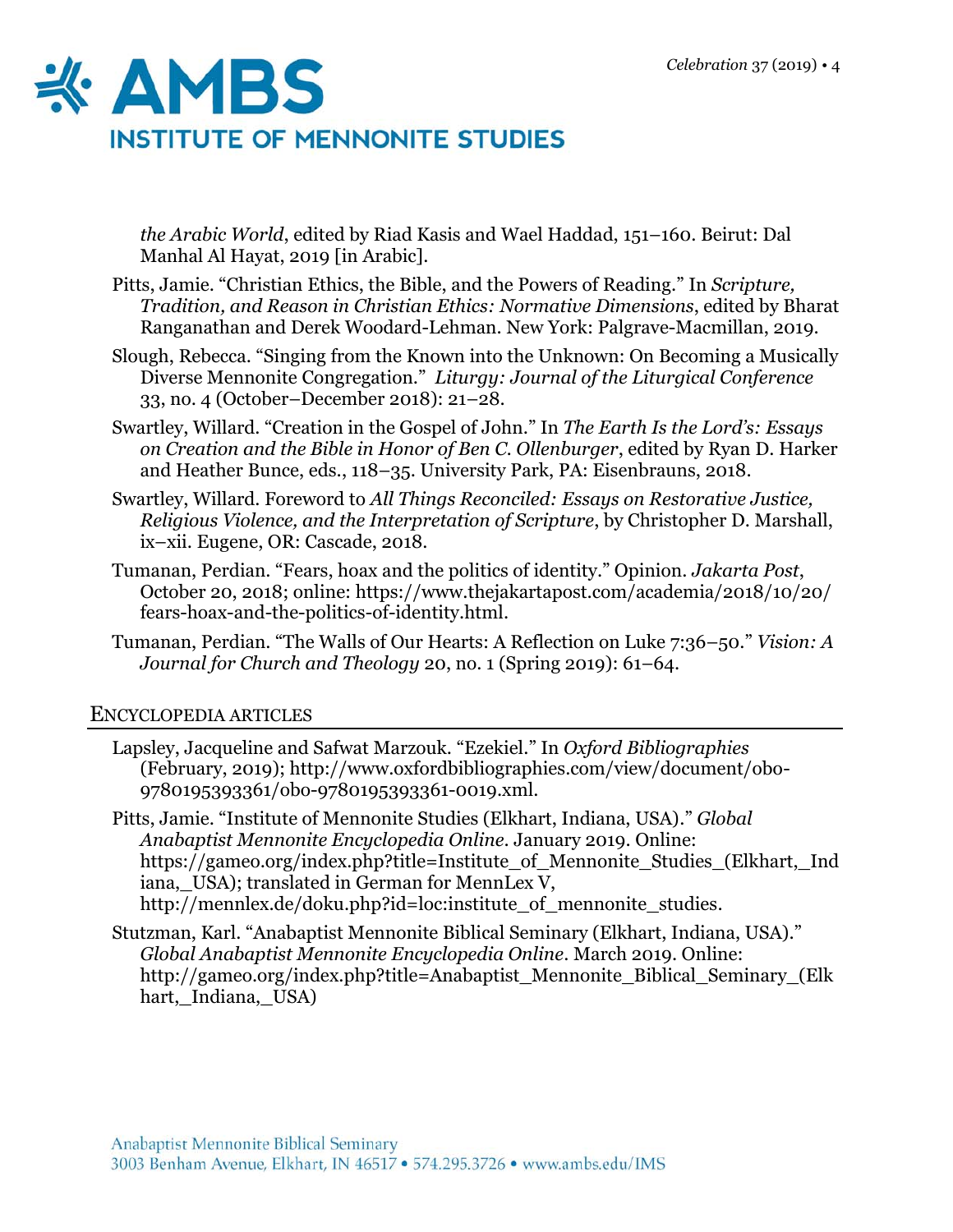

#### ACADEMIC PRESENTATIONS AND LECTURESHIPS

- Alexis, Nekeisha Alayna. "Disturbing Animals: Re/Considering Christianity for Animal Liberation." Keynote at New Directions in Animal Advocacy. University of Sydney, Sydney, Australia, December 10–11, 2018.
- Alexis, Nekeisha Alayna. "Writing Captives." Keynote at Animaladies II, University of Wollongong, Wollongong, New South Wales, Australia, December 13–14, 2018.
- Berry, Malinda Elizabeth. "The World is about to Turn': Revolution and Revelation." Keynote at Talkin' Bout a Revolution: Dialogue, Practice and the Work of Liberation, Women Doing Theology, AMBS, Elkhart, Indiana, November 8–10, 2018.
- Hunter-Bowman, Janna L. ""Engaged Peacebuilding," "Conflict Transformation," and "Active Peacemaking." Christian Perspectives on War and Peace, Faith & Culture Forum, Palm Beach Atlantic University, West Palm Beach, Florida, February 7, 2019 (with panelists Niles Biggar, Daryl Charles, and Myles Werntz).
- Hunter-Bowman, Janna L. "Gender as Trump: Unity at the Price of Peace." American Academy of Religion, Denver, Colorado, November 17–20, 2018.
- Hunter-Bowman, Janna L. "The Making of Duress: Tracing Borders of Constraint Shaped by the Colonial Enterprise and Confronted by Communities in Northwest Colombia." Option for the Poor: Engaging the Social Tradition, 2019 Catholic Social Tradition Conference, University of Notre Dame, Indiana, March 21–23, 2019.
- Marzouk, Safwat. "Exodus 1-2: The Emergence of Tyranny and Resisting It Interracially." Society of Biblical Literature, Denver, Colorado, November 17–20, 2018.
- Marzouk, Safwat. "Migration in the Joseph Narrative: Integration, Separation and Transnationality" and "Ethnic Boundary Crossing as a way of Resisting Tyranny and Oppression in Exodus 1-2." Bible Lecture Series, Bethel College, Newton, Kansas, November 4–5, 2018.
- Schipani, Daniel S. "Fundamentalism and Toxic Spirituality: A Spiritual Health/care View for Dialogue and Cooperation." International Seminar of the Society for Intercultural and Interreligious Care and Counseling, Vienna, Austria, October 23, 2018.
- Stutzman, Karl. "'With a Little Help from My Friends': Collaborative Digital Projects in a Small Library." Invited presentation at Chicago Area Theological Library Association fall conference, Chicago Theological Seminary, November 2, 2018.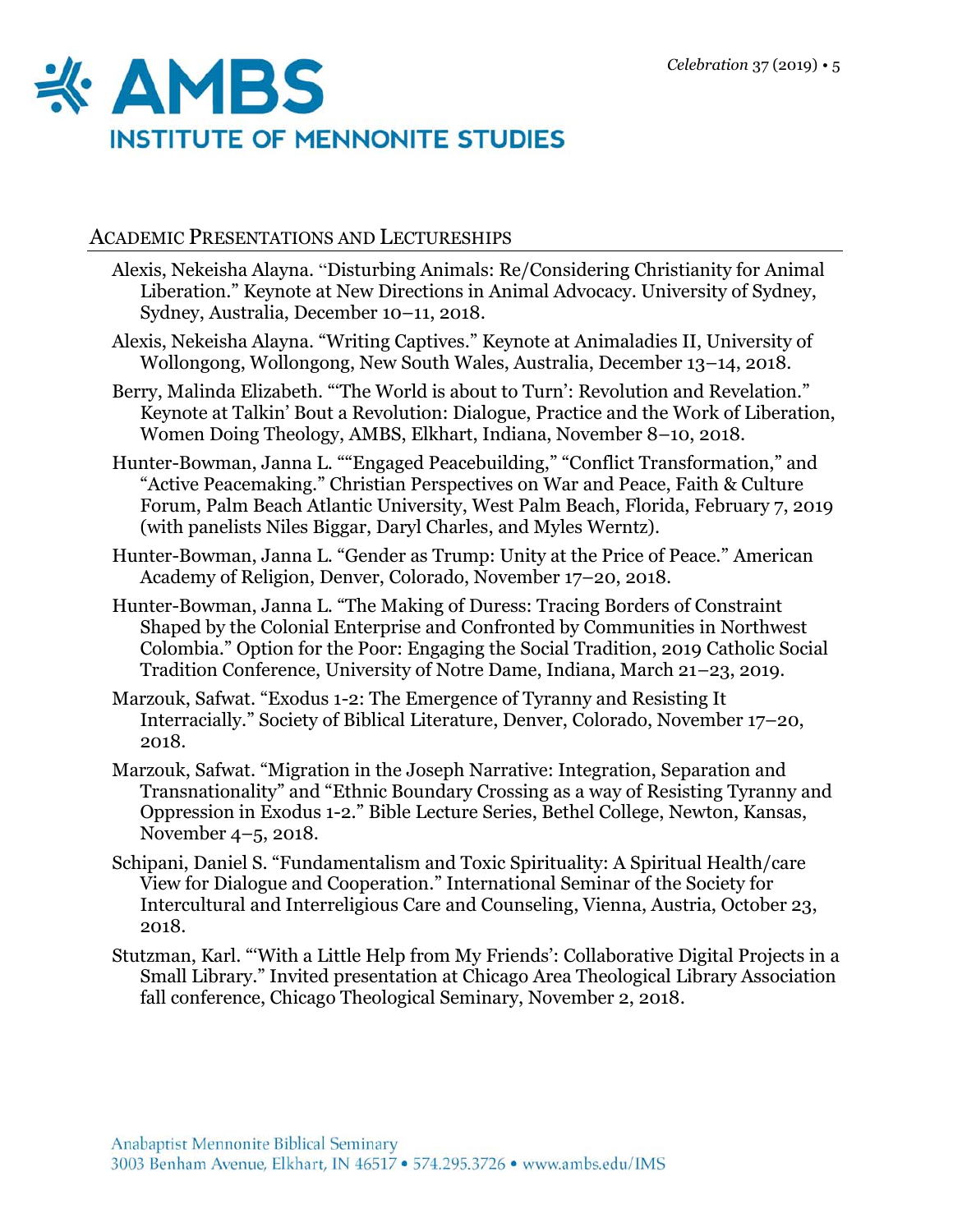

## BOOK REVIEWS

- Cramer, David C. Review of *The Pietist Option: Hope for the Renewal of Christianity* by Christopher Gehrz and Mark Pattie III. *Mennonite Quarterly Review* 92, no. 3 (July 2018): 470–72.
- Jacobs, Rachel Miller. Review of *Creating Engaging Discussions: Strategies for "Avoiding Crickets" in Any Size Classroom and Online* by Jennifer Herman and Linda Nilson. *Reflective Teaching*. Online:

https://www.wabashcenter.wabash.edu/resources/book-reviews/.

- Marzouk, Safwat. Review of *The Decalogue: Living as the People of God* by David L. Baker. *Interpretation: A Journal of Bible and Theology* 73 (2018): 72–73.
- Pitts, Jamie. Review of *The Movement Makes Us Human: An Interview with Dr. Vincent Harding on Mennonites, Vietnam, and MLK* by Joanna Shenk. *Anabaptist Witness* 6, no. 1 (April 2019).

## BLOGS

- Cramer, David C. *Anabaptist Revisions* (https://www.patheos.com/blogs/ anabaptistrevisions/). Posts (selected): "Lisa Sharon Harper on the Very Good Gospel" (March 7, 2019); "Concern Pamphlet Series and the Genesis of Neo-Anabaptism" (March 4, 2019); "Anabaptism or Neo-Anabaptism—What's the Difference?" (February 25, 2019); "#MennoControversy: Was J. Lawrence Burkholder Censored?" (February 13, 2019); "7 Historic Meanings of Evangelicalism—and Their Compatibility with Anabaptism" (January 10, 2019); "From the Anabaptist Vision to Anabaptist Revisions" (January 3, 2019).
- Isaak-Krauss, Rianna. *Radical Discipleship* (https://radicaldiscipleship.net). Post: "Why Would I Do This?" (May 22, 2018).
- Shenk, Sara Wenger. *Practicing Reconciliation* (https://www.ambs.edu/publishing/ blog). Post: "Too Political—or Not" (June 13, 2018).
- Strait, Drew. *Practicing Reconciliation* (https://www.ambs.edu/publishing/blog). Guest post: "Why I'm Grateful to Be at AMBS" (January 30, 2019).

## PODCASTS

- Castro, Jenny, and Melissa Florer-Bixler. *Woman Doing Theology* podcast (https://holdingittogether.fireside.fm/wdt-short-2). Episode 2: Woman Doing Theology Short: Malinda Elizabeth Berry (October 1, 2018).
- Isaak-Krauss, Benjamin, and Rianna Isaak-Krauss. *The Peace Lab* podcast (https:// peacelab.fireside.fm/). Episode 35: Poor People's Campaign (June 16, 2018).